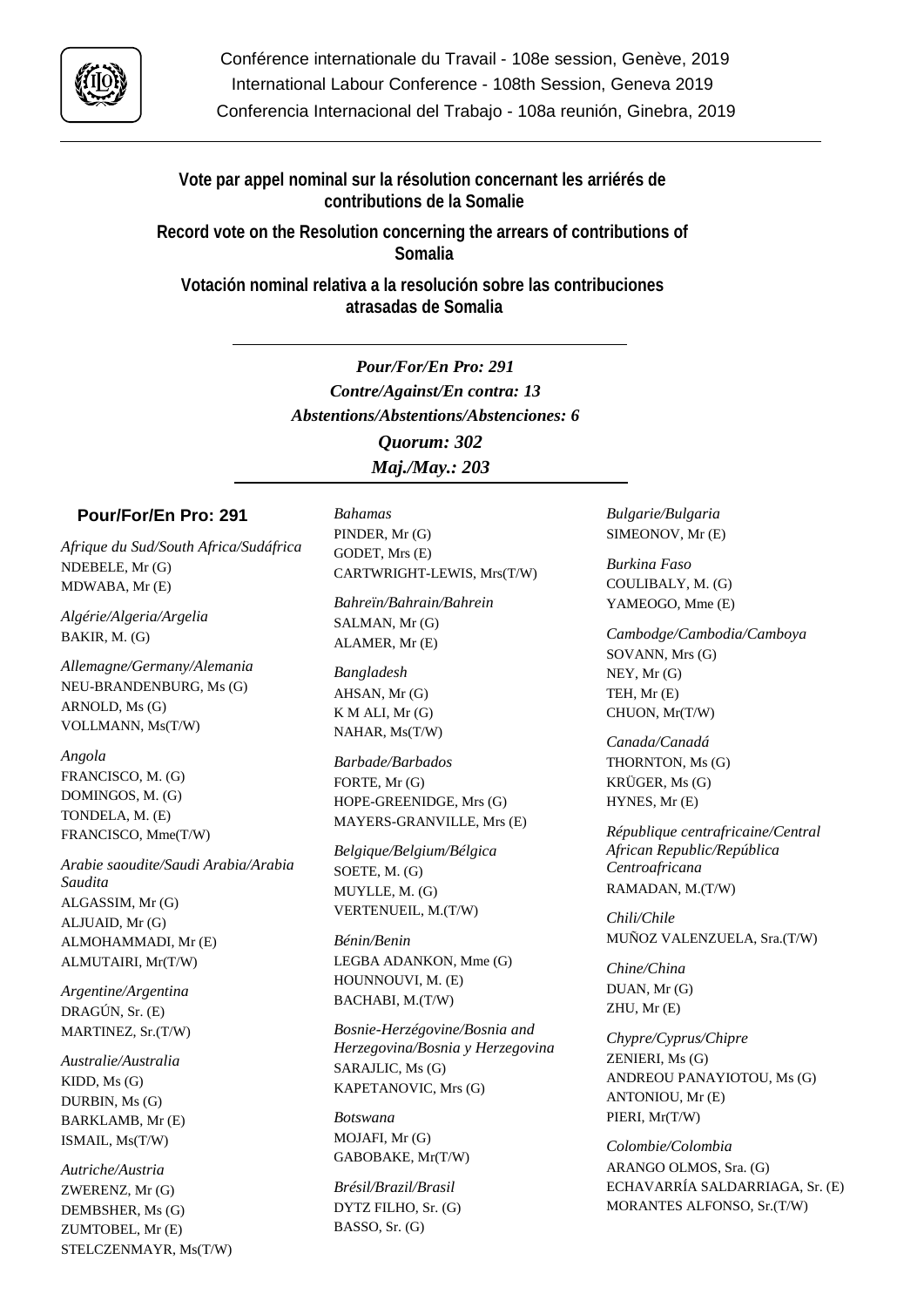*République de Corée/Republic of Korea/República de Corea* HA, Mr (G) CHUNG, Ms (G) KIM, Mr(T/W)

*Costa Rica* GAMBOA ACUÑA, Sra. (G) MASÍS FALLAS, Sr. (E) ROJAS VÍLCHEZ, Sr.(T/W)

*Côte d'Ivoire/Côte d'Ivoire* EKPO, M. (G) LADOUYOU, M. (E)

*Croatie/Croatia/Croacia* SOBOTA, Ms(T/W)

## *Cuba*

LAU VALDÉS, Sra. (G) RODRÍGUEZ CAMEJO, Sra. (G) PARRA ROJAS, Sr. (E) DRULLET PÉREZ, Sr.(T/W)

*Danemark/Denmark/Dinamarca* JENSEN, Ms (G) LORENTZEN, Mr (G) DREESEN, Mr (E) WALDORFF, Mr(T/W)

*Egypte/Egypt/Egipto* HUSSEIN, Mrs (G) NAZMY, Mr (G) ESHRAH, Mr (E) MOHAMED, Mr(T/W)

*El Salvador* MOLINA DE HUEZO, Sra.(T/W)

*Emirats arabes unis/United Arab Emirates/Emiratos Árabes Unidos* ALRAYSSI, Mr (E)

*Equateur/Ecuador* DÍAZ, Srta. (G)

*Erythrée/Eritrea* TECLE, Ms (G) WOLDEYESUS, Mr (G) BAIRE TEKESTE, Mr(T/W)

*Espagne/Spain/España* REMÓN MIRANZO, Sr. (G) PÁRAMO MONTERO, Sr. (G) GALLEGO GARCÍA, Sr.(T/W)

*Estonie/Estonia* PROOS, Ms (G) TÕNISMAA, Ms (G) METS, Ms (E) TOOMSALU, Ms(T/W) *Eswatini* MKHALIPHI, Mr (G) TSABEDZE, Mr (G) LE ROUX, Mr (E) DLAMINI, Mr(T/W)

*Etats-Unis/United States/Estados Unidos* NEWTON, Mrs (G) MORGAN, Ms (G) HERZOG, Ms (E) FINNEGAN, Mr(T/W)

*Ethiopie/Ethiopia/Etiopía* SENBETE, Mr (G) ADEWO, Mr (G)

*Fidji/Fiji* ANTHONY, Mr(T/W)

*Finlande/Finland/Finlandia* NÄRHINEN, Mr (G) HEINONEN, Ms (G) WÄRN, Ms (E) ILVESKIVI, Ms(T/W)

*France/Francia* DEDIEU, M. (G) THIBAULT, M.(T/W)

*Ghana* BALLANS, Mr (G) OFORI AGYEMANG, Mrs (G)

*Grèce/Greece/Grecia* GKOUVA, Ms (G) ANTONOPOULOU, Ms (G)

*Guatemala* SANDOVAL GARCÍA, Sr. (G) RODRÍGUEZ MANCIA, Sra. (G)

*Guinée/Guinea* DIALLO, M.(T/W)

*Guinée équatoriale/Equatorial Guinea/Guinea Ecuatorial* NGOMO NCHAMA, Sr. (G) MODU EBUKA, Sra. (E)

*Hongrie/Hungary/Hungría* DR.BODGÁL, Mrs (G) DR.KÉRI, Mr(T/W)

*Îles Cook/Cook Islands/Islas Cook* THONDOO, Ms (G) PYNENBURG, Mr (E)

*Inde/India* SAMARIYA, Mr (G)

*Indonésie/Indonesia* ERWIN, Mr (G) PRIYANTO, Mr (G)

*Irlande/Ireland/Irlanda* ROCHFORD, Mr (G) KELLY, Mr (G)

*Islande/Iceland/Islandia* ÁRNASON, Mr (E) NORDDAHL, Mr(T/W)

*Japon/Japan/Japón* IHARA, Mr (G) ASADA-MIYAKAWA, Ms (G) TOKUMARU, Mr (E) OHMI, Mr(T/W)

*Kenya* MUGO, Mrs (E)

*Koweït/Kuwait* ALMOUSA, Mr (G) ALRABAH, Mr (E)

*Lao, Rép. démocratique populaire/Lao People's Democratic Rep./Rep. Democrática Popular Lao* YANGLUESAI, Mr (G) INTHALATH, Mr (G) PHIRASAYPHITHAK, Mrs (E) VONGKHASEUM, Mr(T/W)

*Lesotho* MATSOSO, Mrs (G) SEMATLANE, Mr(T/W)

*Lettonie/Latvia/Letonia* LIEPINA, Mrs(T/W)

*Liban/Lebanon/Líbano* DAHROUL MIle (G) FAYAD, M. (G)

*Libéria/Liberia* SAMPSON, Mrs (G)

*Libye/Libya/Libia* MSELATI, Mr (G)

*Lituanie/Lithuania/Lituania* DULKINAITE, Ms (G) MINEIKAITE, Ms (G) RIZGELE, Ms (E) KRUPAVICIENE, Mrs(T/W)

*Luxembourg/Luxemburgo* WELTER, Mme (G) TUNSCH, M. (G) KIEFFER, M. (E) SCHAUL-FONCK, Mme(T/W)

*Macédoine du Nord/North Macedonia/Macedonia del Norte* BILALI, Mr (G)

*Malaisie/Malaysia/Malasia* ARUMUGAM, Mr (E)

*Malawi* NYANGULU, Mr (G)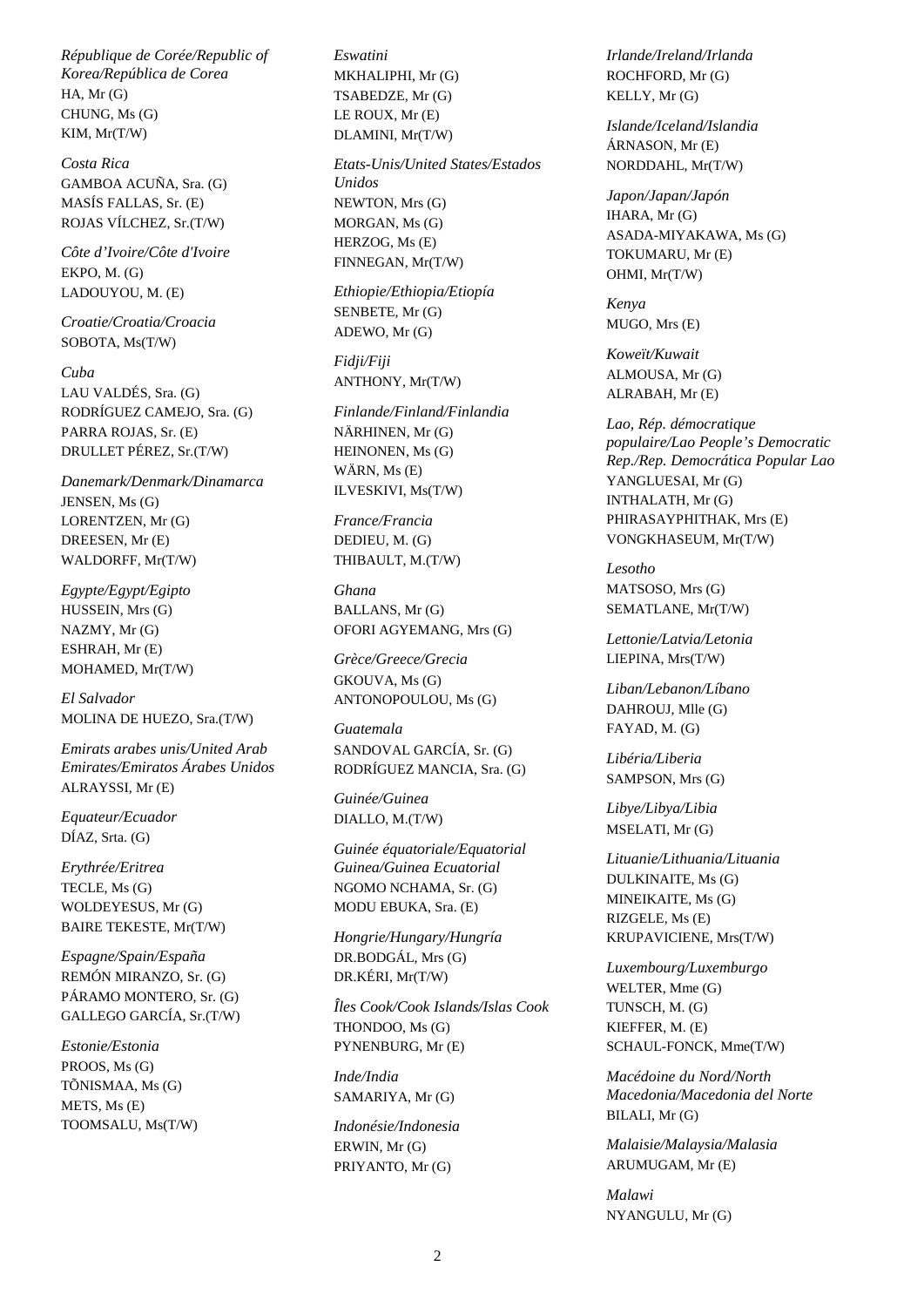*Mali/Malí* THIAM, M. (G) BAGAYOKO, M. (G) TOLO, M. (E) KATILE, M.(T/W)

*Maurice/Mauritius/Mauricio* SOOKUN, Mr (G) DURSUN, Mr (E)

*Mexique/Mexico/México* LUNA CAMACHO, Sra. (G) FLORES LIERA, Sra. (G) CARVAJAL BUSTAMANTE, Sr. (E) MEDINA TORRES, Sr.(T/W)

*Mongolie/Mongolia* ADIYA, Ms (G) ENEBISH, Mr(T/W)

*Monténégro/Montenegro* SOC, Ms (G) RATKOVIC, Mr (G)

*Myanmar* MYAT, Ms (G) NWE, Ms (E) MAUNG, Mr(T/W)

*Namibie/Namibia* SHINGUADJA, Mr (G) YA TOIVO, Ms (G) PARKHOUSE, Mr (E) MUNIARO, Mr(T/W)

*Nicaragua* TORRES BRIONES, Sra. (G) COREA TORRES, Sr. (E) ZEPEDA LOPEZ, Sr.(T/W)

*Niger/Níger* DOUNAMA, M. (G)

*Nigéria/Nigeria* UDEME-AKPAN, Mrs (G) WABBA, Mr(T/W)

*Norvège/Norway/Noruega* SAMUELSEN, Mrs (G) GEDE VIDNES, Mrs (G) ALSVIK, Mrs (E) FAUSKE, Mrs(T/W)

*Nouvelle-Zélande/New Zealand/Nueva Zelandia* HOBBY, Mr (G) RUSSELL, Ms (G) MACKINTOSH, Ms(T/W)

*Oman/Omán* AL-JAHDHAMI, Mr(T/W)

*Ouganda/Uganda* ONZOMA, Mr (G) OPIO, Mr (E)

*Pakistan/Pakistán* AZIZ, Mr (E)

*Panama/Panamá* GÓMEZ RUILOBA, Sr. (G) NUÑEZ MORALES, Sr. (G)

*Paraguay* LOPEZ BENITEZ, Sra. (G) BRIZUELA, Sr. (G) GONZALEZ ARIAS, Sr. (E) ZAYAS MARTINEZ, Sr.(T/W)

*Pays-Bas/Netherlands/Países Bajos* POST, Mrs (G) POSTMA, Mr(T/W)

*Pérou/Peru/Perú* ALFARO ESPINOZA, Sra. (G) BARRENECHEA CALDERÓN, Sr. (E) VEGA ROMERO, Sr.(T/W)

*Philippines/Filipinas* BENAVIDEZ, Mr (G) MENDOZA, Mr(T/W)

*Pologne/Poland/Polonia* LEMIESZEWSKA, Ms (G) NOJSZEWSKA-DOCHEV, Ms (G) MAKSYMIUK, Mr (E) DUBINSKI, Mr(T/W)

*Portugal* RIBEIRO, Mme (G) NUNES, M. (G) PRAÇA, M.(T/W)

*Qatar* ALOBAIDLY, Mr (G) AL-MARRI, Mr (G) AL-MOHANNADI, Mrs (E) AL-KAABI, Mr(T/W)

*Rép. démocratique du Congo/Democratic Republic of the Congo/Rep. Democrática del Congo* EFINDA MOLE, Mme (G) ATIBU SALEH MWEKEE, M. (E) NDONGALA N'SIBU, M.(T/W)

*Roumanie/Romania/Rumania* TUDORIE, M. (G) HOSSU, M.(T/W)

*Royaume-Uni/United Kingdom/Reino Unido* OVERETT SOMNIER, Ms (G) STEIJGER, Ms (G) PERCIVAL, Mr (E) BROWN, Ms(T/W)

*Fédération de Russie/Russian Federation/Federación de Rusia* ZHUKOV, Mr (G) ALIMOV, Mr (G) ZHARKOV, Mr(T/W)

*Samoa* UIESE RIMONI, Ms (G) LAFI-SIMAMAO, Ms (G) AFAMASAGA, Mrs(T/W)

*Sénégal/Senegal* CISSE, M. (G) FALL, Mme (G) DIOP, M. (E) GUIRO, M.(T/W)

*Serbie/Serbia* STANIC, Ms (G) SAVIC, Ms (G)

*Singapour/Singapore/Singapur* CHI, Ms (G) TAN, Mr (G) TEE, Ms(T/W)

*Slovaquie/Slovakia/Eslovaquia* BERINEC, Mr (G) OCENÁŠ, Mr (E)

*Slovénie/Slovenia/Eslovenia* DRAKSLER, Ms (G) ZUPANCIC, Ms (G) ILEŠIC CUJOVIC, Ms(T/W)

*Soudan/Sudan/Sudán* AGIED, Mr (G) ABBAS, Mr (G) ELGURASHI, Mr (E)

*Sri Lanka* WEERASINGHE, Mr (E)

*Suède/Sweden/Suecia* SPÅNT, Mrs (G) JANSON, Mr (G) BERG, Mrs (E) NYGREN, Mrs(T/W)

*Suisse/Switzerland/Suiza* BERSET BIRCHER, Mme (G) PEREZ-LA PLANTE, M. (G) MATTHEY, M. (E)

*Suriname* PIROE, Mr (G) MANGROE, Ms (G)

*République arabe syrienne/Syrian Arab Republic/República Árabe Siria* IBRHEM, Mr (G)

*République-Unie de Tanzanie/United Republic of Tanzania /República Unida de Tanzanía* MAKAME, Ms (G)